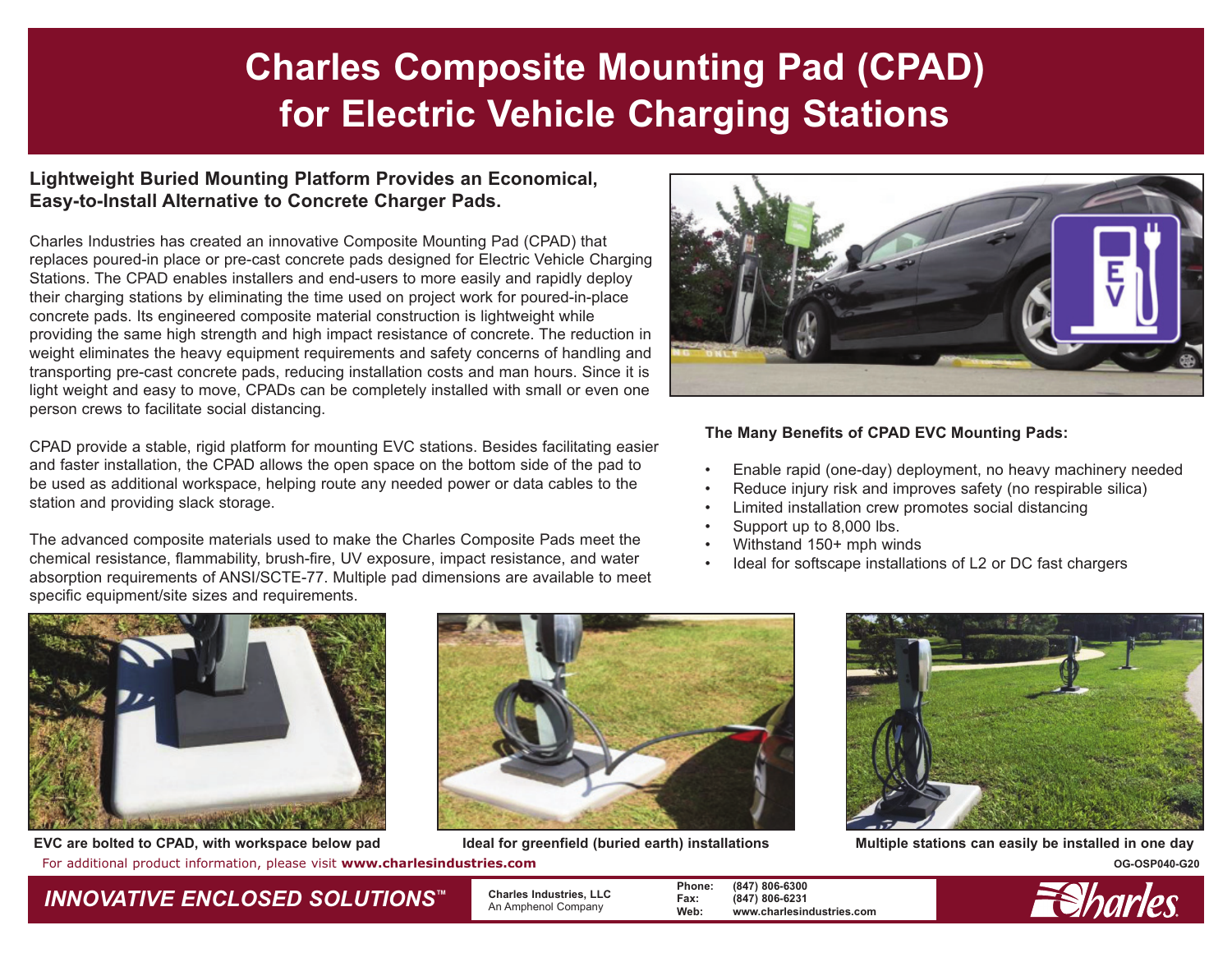## **Charles Composite Mounting Pad (CPAD) for EVC Stations**



**TYPICAL INSTALLATION**

#### **STANDARD CPAD CONFIGURATIONS**

| <b>Part Number</b> | <b>Platform Dimensions</b><br>$L \times W$ (in.) | <b>Base Dimensions</b><br>$L \times W \times D$ (in.) | Weight<br>(lbs.) |
|--------------------|--------------------------------------------------|-------------------------------------------------------|------------------|
| CPAD-S0BUNI2014    | 20" x 14"                                        | 29" x 24" x 14"                                       | 25               |
| CPAD-S1BUNI2629    | 26" x 29"                                        | $42" \times 45" \times 15"$                           | 42               |
| CPAD-S15BUN3424    | 34" x 24"                                        | $50" \times 40" \times 15"$                           | 61               |
| CPAD-SB2UNI4924    | 49" x 24"                                        | 65" x 40" x 15"                                       | 79               |
| CPAD-M1BUNI4036    | $40" \times 36"$                                 | $60" \times 52" \times 18"$                           | 72               |

### **RECOMMENDED CPAD FOR SELECT EV CHARGER MODELS**

| <b>EV Charger Model</b>            | <b>CPAD Model</b> |
|------------------------------------|-------------------|
| Chargepoint CT4021                 | CPAD-S1BUNI2629   |
| <b>Clipper Creek HCS Pedestals</b> | CPAD-S1BUNI2629   |
| Tritium Veefil                     | CPAD-S15BUN3424   |
| ABB 54                             | CPAD-M1BUNI4036   |
| <b>BTC Power Slimline</b>          | CPAD-M1BUNI4036   |



#### **OG-OSP040-G20**



**(2-4 typically used) & SLACK STORAGE**

- 1) Place EVC on center of CPAD. Mark and drill holes for mounting bolts and cable ingress/egress.
- 2) Dig and level a hole in the ground.
- 3) Place CPAD in the hole, running cable connections through the drilled holes on top of CPAD. Attach anchor stakes or screws if required.
- 4) Backfill with earth to ground line.
- 5) Place and secure equipment on CPAD.

Please read CPAD Installation Practice for full installation procedures.

### *INNOVATIVE ENCLOSED SOLUTIONS ™*

 **Charles Industries, LLC** An Amphenol Company

**Phone: (847) 806-6300 Fax: (847) 806-6231 Web: www.charlesindustries.com**